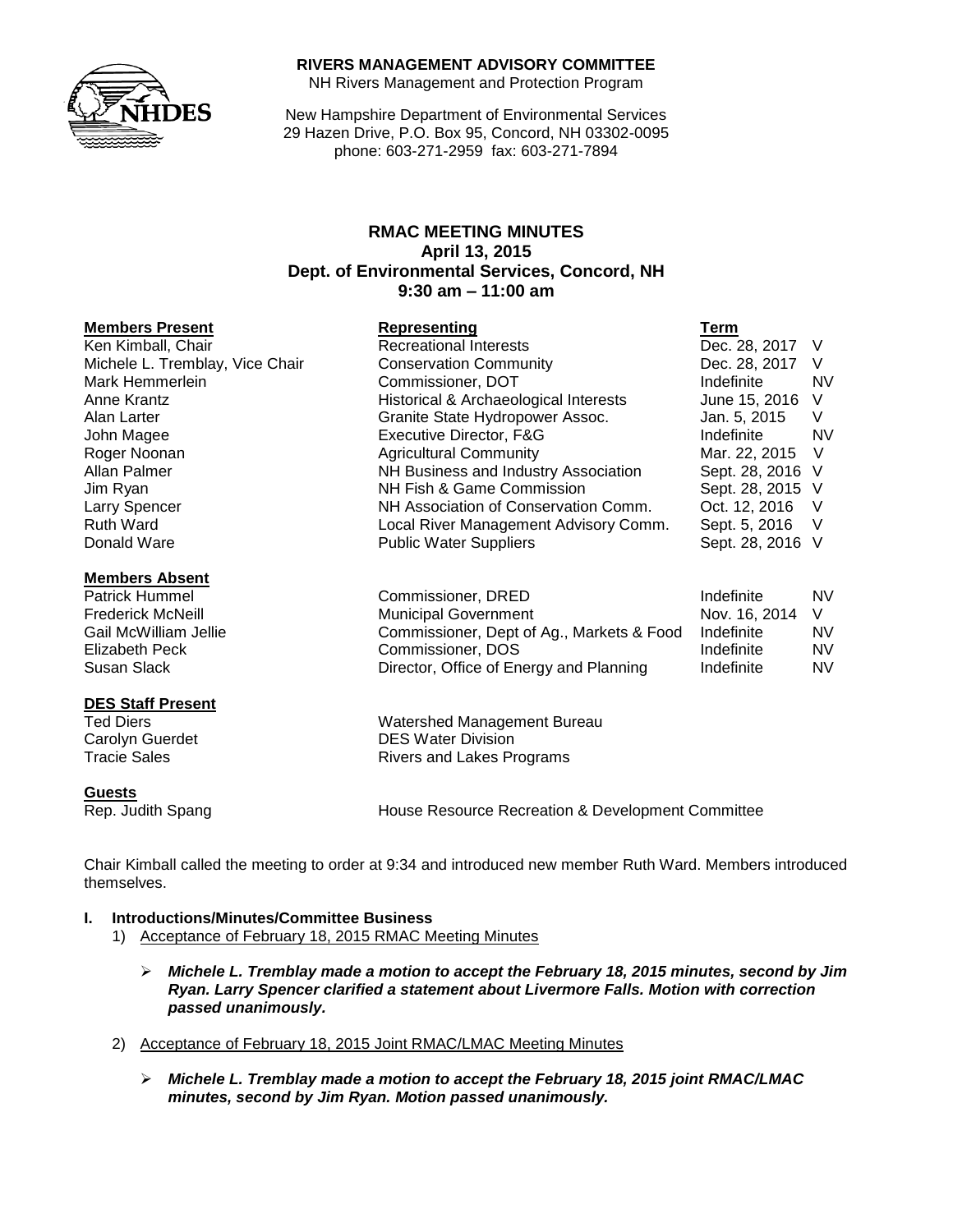### 3) RMAC Membership Update

Tracie Sales welcomed Ruth Ward as the new Local River Management Advisory Committee representative. Ruth is a member of the Contoocook and North Branch Rivers LAC.

Fred McNeill, Roger Noonan and Alan Larter all have expired terms, but reappointment paperwork is in progress for all three. Jim Ryan's term will expire in September, and he will begin on his renewal paperwork in the next few months.

Vice Chair Tremblay suggested that since Kath Nelson has been unable to attend either this meeting or the last to receive her "Thank You" gift, that, if Chair Kimball is unable to go, Don Ware and Michele, and anyone else available, present Kath Nelson with her gift at a local event or at a LMRLAC meeting.

### 4) Chair and Vice-Chair Terms

Chair Kimball brought up the need to vote for the RMAC Chair and Vice Chair positions. Tracie explained that the last vote had occurred on June 30, 2010, though the RMAC adopted an officer election policy in 2006 stating that the Chair and Vice Chair terms are 2 years. John Magee recommended continuing with the existing officers. Chair Kimball asked for nominations from the floor. None were received.

### *Anne Krantz made a motion to continue with the existing officers, second by Jim Ryan. No discussion was held. Motion passed unanimously.*

### **II. Surplus Land Reviews**

1) Sewalls Falls, Concord - SLR #15-002

Tracie explained that this was a request from NHF&G to convey a 0.79 acre public drainage, heritage park/trail and two temporary construction easements on state-owned land on Sewalls Falls Road in Concord from NHF&G to the City of Concord for replacement of the Sewalls Falls Bridge. The property is part of the 94 ac. Sewalls Falls Multi-Use Recreation Area. RMAC leadership asked the Upper Merrimack River LAC to review the disposal, and UMRLAC gave their approval. Michele added that the stormwater treatment plan was good, and that Concord has done its due diligence on the project. Because of the expected *de minimis* impact of the disposal, RMAC leadership used its categorical exclusion procedure to approve the disposal and notify CORD, and no vote was required.

#### 2) Liquor Store, Salem - SLR #15-004

Tracie described this request from the Department of Administrative Services, on behalf of the Liquor Commission, to sell approximately 4.898 acres on South Broadway in Salem, currently housing State Liquor Store #34, a single-story retail building of approximately 10,748 square feet and associated parking. The rear portion of the property is wooded and abuts a small stream called World End Brook. The disposal was approved by CORD pending comments.

Discussion revolved around ways to protect the water quality in the brook from future development on the property. Larry Spencer asked if Salem had any setbacks or wetland buffer restrictions, but no one knew. Roger Noonan asked where the hydric soil boundary was located, but that information was unavailable.

 *Roger Noonan moved to recommend the sale with a covenant on the deed to not to exceed the current developed area, second by Larry Spencer. Ken Kimball proposed an amendment: to require as a condition of the sale that any subsequent development of the property maintain a minimum vegetated buffer of at least 50 feet, or the minimum vegetated buffer required by local zoning, whichever is greater, along World End Brook. Amendment was approved. Motion passed unanimously.*

### **III. River-related Legislation**

#### 1) Legislation Update

Tracie summarized recent legislative activity:

- o HB 272 Hearing on Wednesday regarding the Ham Branch nomination.
- $\circ$  HB 281 Letter of Support was sent regarding exotic aquatic species. Hearing results unknown.
- $\circ$  HB 2 Tracking the budget and status of OEP representation on the RMAC and LMAC.
- o HB 306 Rep. Spang testified that OEP should be kept on the Wetlands Council. Should pass.
- $\circ$  HB 349 Tabled, wetland buffer requirement needs further research, tabling allows further work.
- $\circ$  HB 376 Funding for water and wastewater projects, retained in committee.
- o CACR 2 Restrictions on dedicated funds, retained in committee.
- o SB 13 Senate committee considering dedicated funds.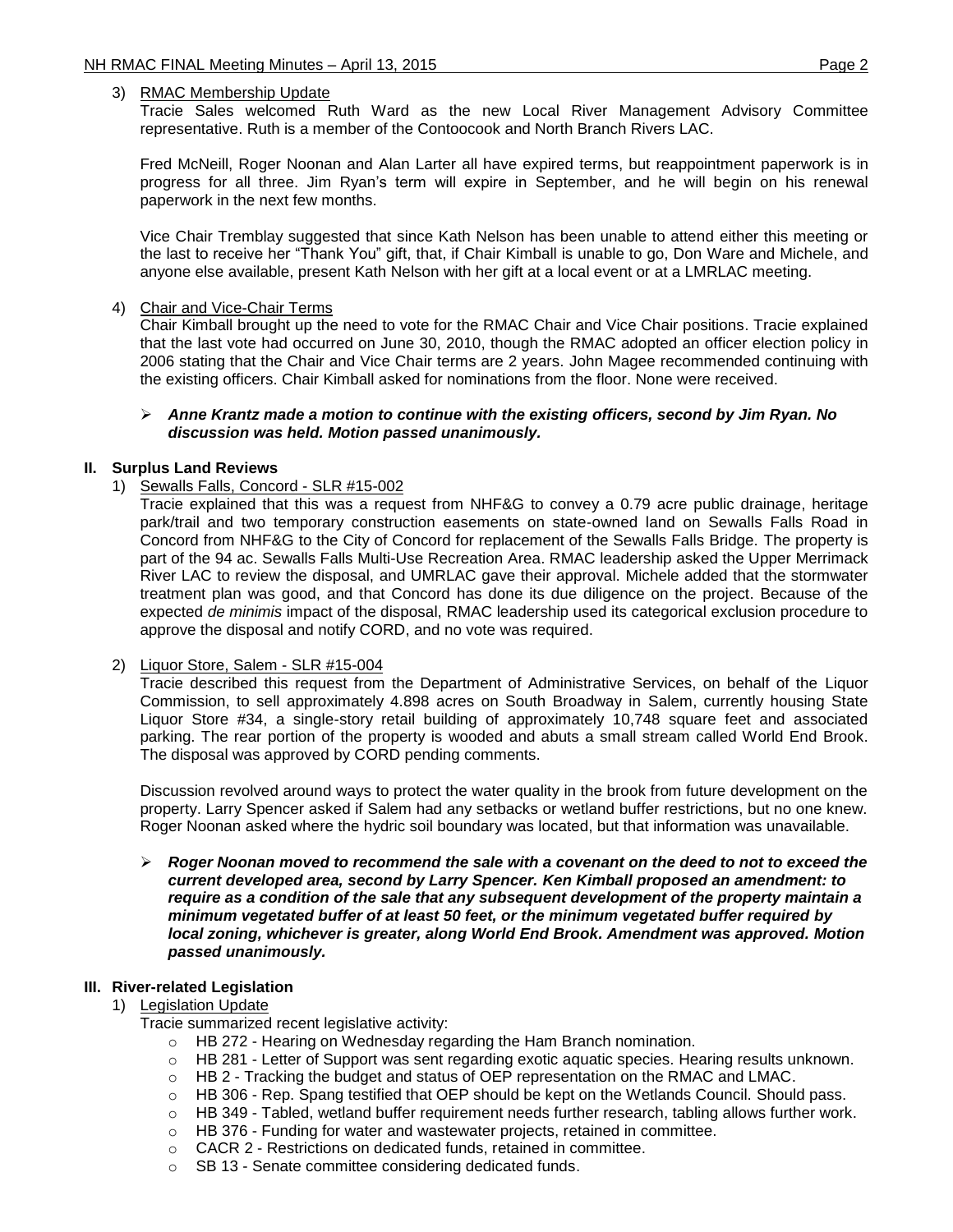- $\circ$  SB 38 Letter of testimony submitted in support of land conservation planning, should pass.
- o SB 182 Tracking sale of freshwater fishing bait, should pass.
- o 2 bills appropriating funds to DES have been laid on the table.

Chairman Kimball thanked the Policy & Legislation subcommittee for their work on legislation.

2) Ham Branch River Nomination Update

Ted summarized the progress of HB 272, which would designate the Ham Branch into the RMPP. It was considered by a sub-committee of the House Resources, Recreation and Development (RR&D) committee. The sub-committee submitted compromise amendment with a sunset clause on the proposed exemption to the Shoreland Protection Act requested by the Ham Branch nominating committee. The bill has passed the House with the sunset provisions and has gone to the Senate, with a hearing scheduled for April 15<sup>th</sup>. Michele noted a letter of testimony is needed for the Senate, and that the letter send to the House RR&D committee did not cover the new sunsetting provision. Tracie pointed out the revised bill also now recognizes RSA 483-B in RSA 483.

Discussion ensued. Rep. Judith Spang noted that Easton did not pass the municipal zoning in March that would have brought the town's ordinances more closely in line with SWQPA. She plans to present an amendment which would include SWQPA now, but allow Easton to take over enforcement in a few years. She also asked the committee to consider municipal versus state enforcement of buffers and setbacks. Michele noted that once exemptions are allowed, the precedence is set for others to rewrite the statute for their own benefit. She did not feel that the exemption should be allowed, with or without a sunset provision. Allen Palmer commented that the is grassroots process of the nomination is good, but that if the Ham Branch nominating committee cannot get town and riparian landowner support for the all of the RMPP protections at that grassroots level, the bill should be tabled, allowing the nominating committee to get organized. The town should not feel that state regulations have been jammed down their throats.

Anne and Larry both felt that Franconia and Sugar Hill should have been included in the nomination. Michele brought up the continued confusion by agriculture and forestry, representatives of which opposed the inclusion of SWQPA even though forestry and agriculture are exempt from SWQPA. Ken reminded the group about implementing protection requirements designed for large rivers and lakes on small streams, and that the requirements may not be appropriate for  $1<sup>st</sup>$  through  $3<sup>rd</sup>$  order streams. Larry suggested recommending that the bill be deemed Inexpedient to Legislate.

 *Michele L. Tremblay moved that the RMAC's position on HB 272 remain essentially the same, but be amended such that the bill should be tabled unless it can go forward without the SWQPA exemption, or until the future recommendations proposed by SAC relative to 1st through 3rd order stream become acceptable to the Ham Branch community, second by Allen Palmer. Discussion was held. All in favor with one abstention.*

Judith suggested not letting a precedent be set for exemptions, especially where the Ham Branch has native brook trout that should be protected. Roger commented that RSA 483 should be flexible with regard to Shoreland protection, but Michele disagreed seeing as this is a voluntary program and it is better to have consistency in the regulatory environment.

## **IV. Rules Updates**

1) Schedule for Re-adoption/Revisions to RMPP Rules (Env-Wq 1800)

Ken reminded the committee that the river nomination rules (Env-Wq 1800) expire in November 2016. Tracie presented a timeline for the revision process, noting that if the proposed rule changes require statute changes as well, this timeline will have to be extended, which will require a formal extension of the existing rules. The Policy & Legislation sub-committee will begin working on the rules soon, and will work through September. They will then present recommendations to the full RMAC. Roger and Ted would like to be involved with the rules revision discussion, and John Magee is available as a resource. The Guide to River Nominations is under revision and nearly done. Tracie will post the draft version on the RMAC blog.

## 2) Status Update of the Wetlands Rules and 2015 Routine Roadway BMP Manual

Tracie informed the committee that, given the extensive research conducted and the significant number of public comments received, the Wetlands Bureau Rule Making schedule has been revised. Additionally, because the Mitigation rules (Env Wt 800) are scheduled to expire this June, NHDES will move forward with these rules separately from the major Wetlands Rules Rewrite. The NHDES Wetlands Bureau has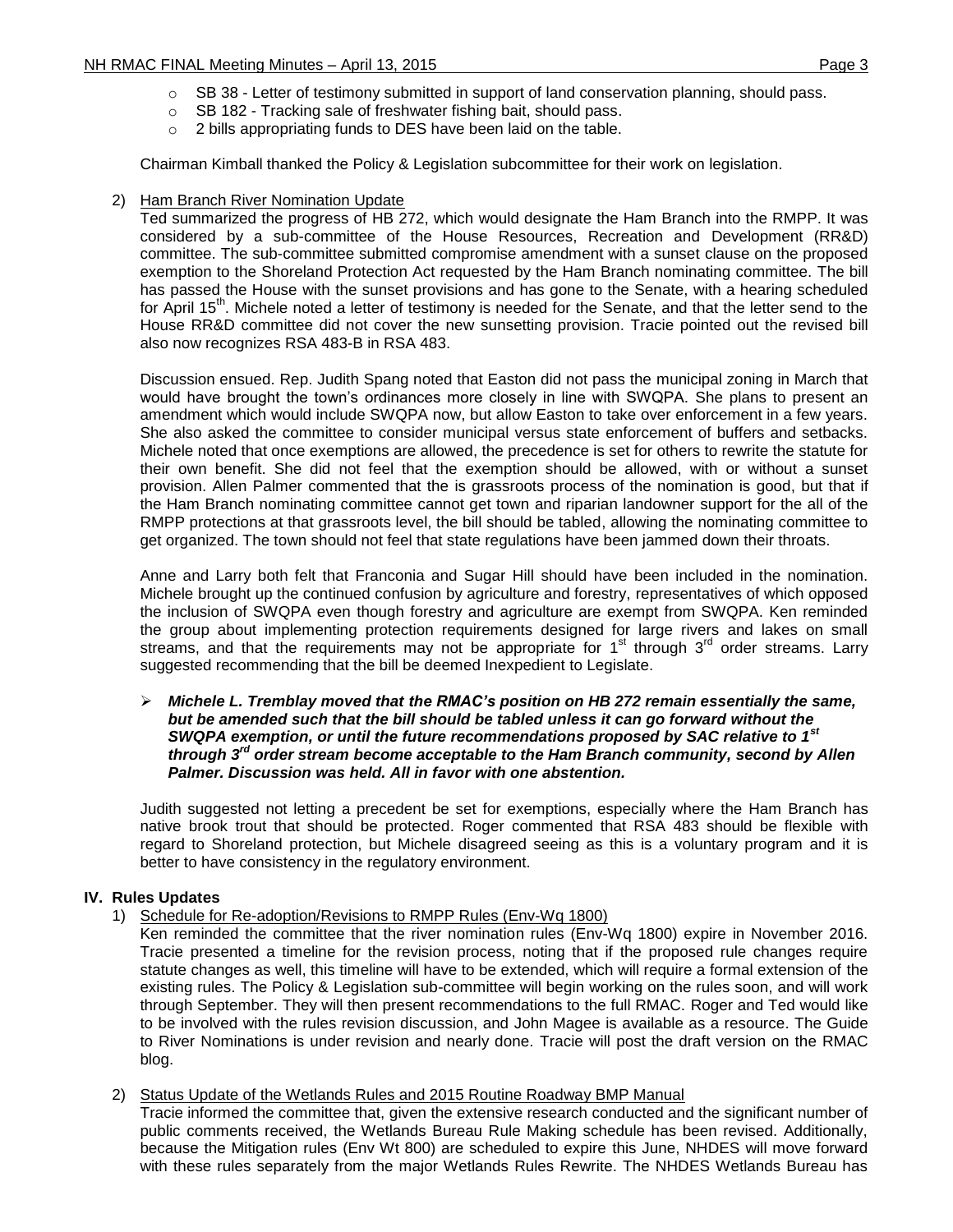also scheduled four new Rules Workgroup/stakeholder Listening Session Meetings on *Inland Docking Structures* and *Coastal Wetlands* to address major rule topics. The public, including the RMAC, are invited to comment.

Progress on the Routine Roadway Maintenance BMP Manual continues. They are working on the Activities section now, with the focus currently on Culvert Maintainer Program, though culvert maintainers will not be allowed to do unpermitted work in designated river corridors. The next section will be the routine roadway activities. The activity descriptions will have links to the applicable BMPs. Concepts pretty finalized, working on details. Jillian McCarthy will be assisting with the stormwater BMPs later. Allen P. requested a presentation on the BMP manual, which Tracie agreed was a good idea.

## **V. RMPP Updates**

### 1) Program Budget

Ted stated that the maintenance budget for the Watershed Management Bureau has passed in the House, but the House did cut 4 currently vacant positions within DES, one of which is the Land Resources GIS position. The dam removal coordinator position was cut only for 2016. Michele suggested relocating the dam removal position from Dam Bureau to the Watershed Bureau. Ted feels it could be considered. State Aid Grants, specifically the delayed and deferred list, were also cut by about \$500,000. The State budget is now with the Senate. The Federal budget is fairly level at this point, with a small cut to the 319 grant program.

### 2) LAC Permit Review Process & Other Odds & Ends

Tracie let the committee know that a spreadsheet outlining all of the permits that LACs can comment on and time timeframes for commenting on permit applications was sent to LACs last week. Jacquie is still working on a Permit Review Guidance document for the LACs.

### 3) Androscoggin River

Ken reported that the Androscoggin nominating committee has elected not to submit a nomination this June for the upcoming legislative session. They are now seeking grant funding and will try for June 2016.

The Warner River nominating group is also seeking funding and hopes to submit a nomination next year.

### **VI. Member Comments and Updates**

- 1) Sub-committee Reports
	- a. WQSAC

Allan P. and Ted reported that WQSAC met last week and DES is making changes as the Water Quality rules (Env-Wq 1700) are up for renewal next year. There will be some rule updates due to changes in EPA's guidance on toxic criteria. The revisions will focus on ammonia and aluminum. Draft rules are forthcoming this summer, after the April 27<sup>th</sup> meeting with wastewater treatment plant operators and NPDES permit holders. In addition, there is some forthcoming EPA guidance on cyanobacteria and how to do advisories.

b. SAC

Michele reported that SAC is finishing its review of the Shoreland rules. While they did not reach consensus on every point, they will be making some recommendations, especially for education and outreach, including a possible certification process for experts working in Shoreland areas similar to the Green SnoPro program. SAC is moving forward with recommendations for separate standards for rivers, lakes and tidal waters, as well as for lower order streams. SAC is receptive to the joint RMAC/LMAC becoming caretakers of the SWQPA when SAC sunsets in December 2015.

## c. PWAAB

Tracie reported that the Public Waters Access Advisory Board (PWAAB) needs a Rivers Representative. Michele offered to fill in for the unexpired term on PWAAB.

#### 2) Other Member Updates - none

## **VII. Other Business and Action Item Review**

- 1) Action Item Review
	- Tracie will submit the results of the Salem Liquor Store SLR vote to CORD.